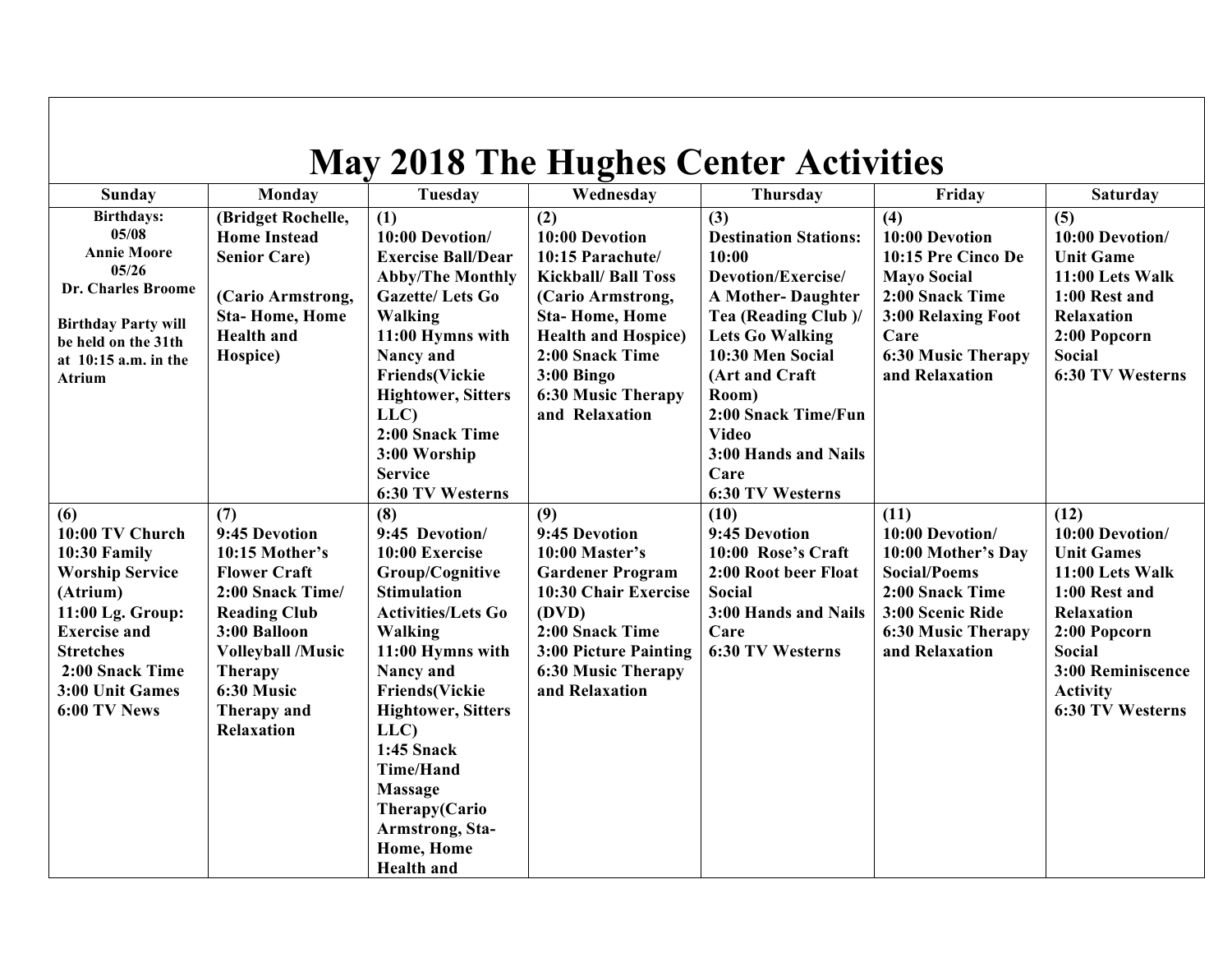|                                         |                                                | Hospice)<br>3:00 Worship                     |                                             |                                       |                                   |                                   |
|-----------------------------------------|------------------------------------------------|----------------------------------------------|---------------------------------------------|---------------------------------------|-----------------------------------|-----------------------------------|
|                                         |                                                | <b>Service</b>                               |                                             |                                       |                                   |                                   |
|                                         |                                                | 6:30 TV Westerns                             |                                             |                                       |                                   |                                   |
| (13)                                    | (14)                                           | (15)                                         | (16)                                        | (17)                                  | (18)                              | (19)                              |
| 10:00 TV Church                         | 10:00 Devotion                                 | 10:15 Devotion/                              | 10:00 Devotion                              | 10:00 Devotion                        | 10:00 Devotion                    | 10:00 Devotion/                   |
| 10:30 Family                            | 10:15 Balloon                                  | <b>Cooking with</b>                          | 10:15 Bible Jingo                           | 10:15 Large Cross                     | 10:15 Sound of                    | Unit                              |
| <b>Worship Service</b>                  | <b>Volleyball/Music</b>                        | <b>Sharon</b> (Bridget                       | (On the Hall)                               | <b>Word Puzzle</b>                    | <b>Music (Movie and</b>           | 11:00 Lets Walk                   |
| (Atrium)                                | Therapy(Sara                                   | <b>Rochelle, Home</b>                        | 2:00 Snack Time                             | 10:30 Men Social                      | Popcorn                           | 1:00 Rest and                     |
| 11:00 00 Lg.                            | <b>Thomas and Abby</b>                         | <b>Instead Senior</b>                        | <b>3:00 Snow</b>                            | (Art and Craft                        | 2:00 Snack Time                   | <b>Relaxation</b>                 |
| Group:                                  | <b>Whittington-Kare-</b>                       | Care)                                        | <b>Cones/Patio Hour</b>                     | Room)                                 | 3:00 Relaxing Foot                | 2:00 Popcorn                      |
| <b>Exercise and</b><br><b>Stretches</b> | <b>In-Home Hospice</b><br><b>Private Care)</b> | 11:00 Hymns with<br><b>Nancy and Friends</b> | <b>6:30 Music Therapy</b><br>and Relaxation | 2:00 Snack Time/Fun<br><b>Video</b>   | Care<br><b>6:30 Music Therapy</b> | <b>Social</b><br>6:30 TV Westerns |
| 2:00 Snack Time                         | 2:00 Cooking with                              | $2:00$ Snack                                 |                                             | 3:00 Hands and Nails                  | and Relaxation                    |                                   |
| 3:00 Unit                               | Cathi                                          | <b>Time/Paint By</b>                         |                                             | Care(Andrea                           |                                   |                                   |
| Games/Mother's                          | 3:00 Spring's                                  | <b>Number</b>                                |                                             | Lorenz, Compassus                     |                                   |                                   |
| Day Art Therapy                         | <b>Fashion Show</b>                            | 3:00 Worship                                 |                                             | <b>Hospice &amp; Pallative</b>        |                                   |                                   |
| 6:00 TV News                            | 6:30 Music                                     | <b>Service</b>                               |                                             | Care                                  |                                   |                                   |
| <b>Happy Mother's</b>                   | Therapy and                                    | 6:30 TV Westerns                             |                                             | <b>6:30 TV Westerns</b>               |                                   |                                   |
| Day                                     | <b>Relaxation</b>                              |                                              |                                             |                                       |                                   |                                   |
|                                         |                                                |                                              |                                             |                                       |                                   |                                   |
| (20)                                    | (21)                                           | (22)                                         | (23)                                        | (24)                                  | (25)                              | (26)                              |
| 10:00 TV Church                         | 10:00 Devotion                                 | 10:00 Devotion/                              | 9:45 Devotion                               | <b>Destination Station</b>            | 9:45 Devotion                     | 10:00 Devotion/                   |
| 10:30 Family                            | 10:15 Jeopardy                                 | <b>Exercise Ball/ Easy</b>                   | 10:15 Bingo(Andrea                          | 10:15                                 | 10:00 Farmer                      | <b>Unit Games</b>                 |
| <b>Worship Service</b>                  | ((Cario Armstrong,                             | Does It Trivia/                              | Lorenz, Compassus                           | Devotion/Exercise/                    | <b>Market Outing</b>              | 11:00 Lets Walk                   |
| (Atrium)                                | <b>Sta-Home, Home</b>                          | /Lets Go Walking                             | <b>Hospice &amp; Pallative</b>              | <b>Flower Discussion/</b>             | 2:00 Snack Time                   | 1:00 Rest $\&$                    |
| 11:00 Lg. Group:                        | <b>Health</b> and                              | 11:00 Hymns with                             | Care                                        | <b>Name of Flowers Fill</b>           | 3:00 Relaxing Foot                | Relaxation                        |
| <b>Exercise and</b><br><b>Stretches</b> | Hospice)<br>2:00 Garden Party                  | Nancy and<br><b>Friends(Vickie</b>           | 2:00 Snack Time<br>3:00 Parachute/          | in Sheet/<br><b>Lets Go Walking</b>   | Care<br><b>6:30 Music Therapy</b> | 2:00 Popcorn<br><b>Social</b>     |
| 2:00 Snack Time                         | with Mrs. Sue                                  | <b>Hightower, Sitters</b>                    | <b>Kickball/ Ball Toss</b>                  | 2:00 Snack Time/Fun                   | and Relaxation                    | 3:00 Reminiscence                 |
| 3:00 Unit Games                         | <b>Berry</b>                                   | LLC)                                         | (Sara Thomas and                            | <b>Video</b>                          |                                   | <b>Activity</b>                   |
| 6:00 TV News                            | 3:00 Balloon                                   | $2:00$ Snack                                 | <b>Abby Whittington-</b>                    | 3:00 Hands and Nails                  |                                   | 6:30 TV Westerns                  |
|                                         | <b>Volleyball /Music</b>                       | <b>Time/Hand</b>                             | <b>Kare-In-Home</b>                         | Care                                  |                                   |                                   |
|                                         | <b>Therapy</b>                                 | <b>Massage Therapy</b>                       | <b>Hospice Private</b>                      | 6:30 TV Westerns                      |                                   |                                   |
|                                         | 6:30 Music                                     | 3:00 Worship                                 | Care)                                       |                                       |                                   |                                   |
|                                         | Therapy and                                    | <b>Service</b>                               | <b>6:30 Music Therapy</b>                   |                                       |                                   |                                   |
|                                         | Relaxation                                     | 6:30 TV Westerns                             | and Relaxation                              |                                       |                                   |                                   |
| (27)                                    | (28)                                           | (29)                                         | (30)                                        | (31)                                  |                                   |                                   |
| 10:00 TV Church                         | 10:00 Devotion                                 | 10:00 Devotion/                              | 10:00 Devotion                              | 9:45 Devotion                         |                                   |                                   |
|                                         |                                                |                                              |                                             |                                       |                                   |                                   |
| 10:30 Family<br><b>Worship Service</b>  | 10:15 Chaminade's<br><b>Musical</b>            | <b>Exercise/ Cross Off</b><br>the Word       | 10:15 Snow<br><b>Cones/Patio Hour</b>       | 10:15 Birthday Party<br>2:00 Rest and |                                   |                                   |